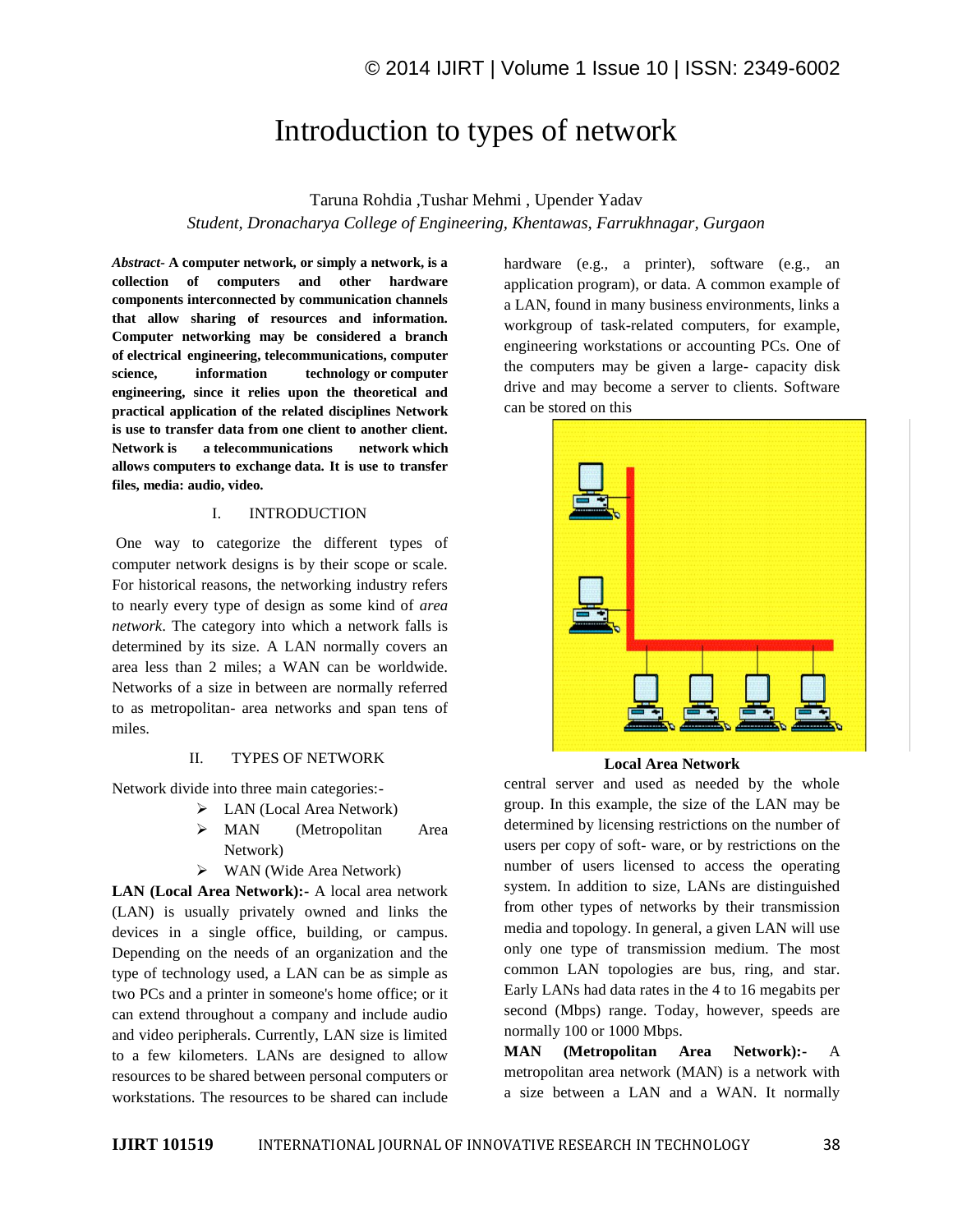covers the area inside a town or a city. It is designed for customers who need a high-speed connectivity, normally to the Internet, and have endpoints spread over a city or part of city. A good example of a MAN is the part of the telephone company network that can provide a high-speed DSL line to the customer. Another example is the cable TV network that originally was designed for cable TV, but today can also be used for high-speed data connection to the Internet.



**Metropolitan Area Network**

**WAN (Wide Area Network):-** A wide area network (WAN) provides long-distance transmission of data, image, audio, and video information over large geographic areas that may comprise a country, a continent, or even the whole world. A WAN can be as complex as the backbones that connect the Internet or as simple as a dial-up line that connects a home computer to the Internet. We normally refer to the first as a switched WAN and to the second as a pointto-point WAN. The switched WAN connects the end systems, which usually comprise a router (internetworking connecting device) that connects to another LAN or WAN. The point-to-point WAN is normally a line leased from a telephone or cable TV provider that connects a home computer or a small LAN to an Internet service provider (lSP). This type of WAN is often used to provide Internet access. An early example of a switched WAN is X.25, a network

designed to provide connectivity between end users. X.25 is being gradually replaced by a high-speed, more efficient network called Frame Relay. A good example of a switched WAN is the asynchronous transfer mode (ATM) network, which is a net- work with fixed-size data unit packets called cells.



**Wide Area Network**

**CAN (Campus Area Networks):-** Campus Area Networks are usually a connection of many small LAN networks which are often used on university campuses and office buildings. Campus Area Networks allow for easy file sharing between different departments as all the files are usually shared on the server machines of each LAN network. This type of network offers a lot of simplicity in the transfer and downloading of files.